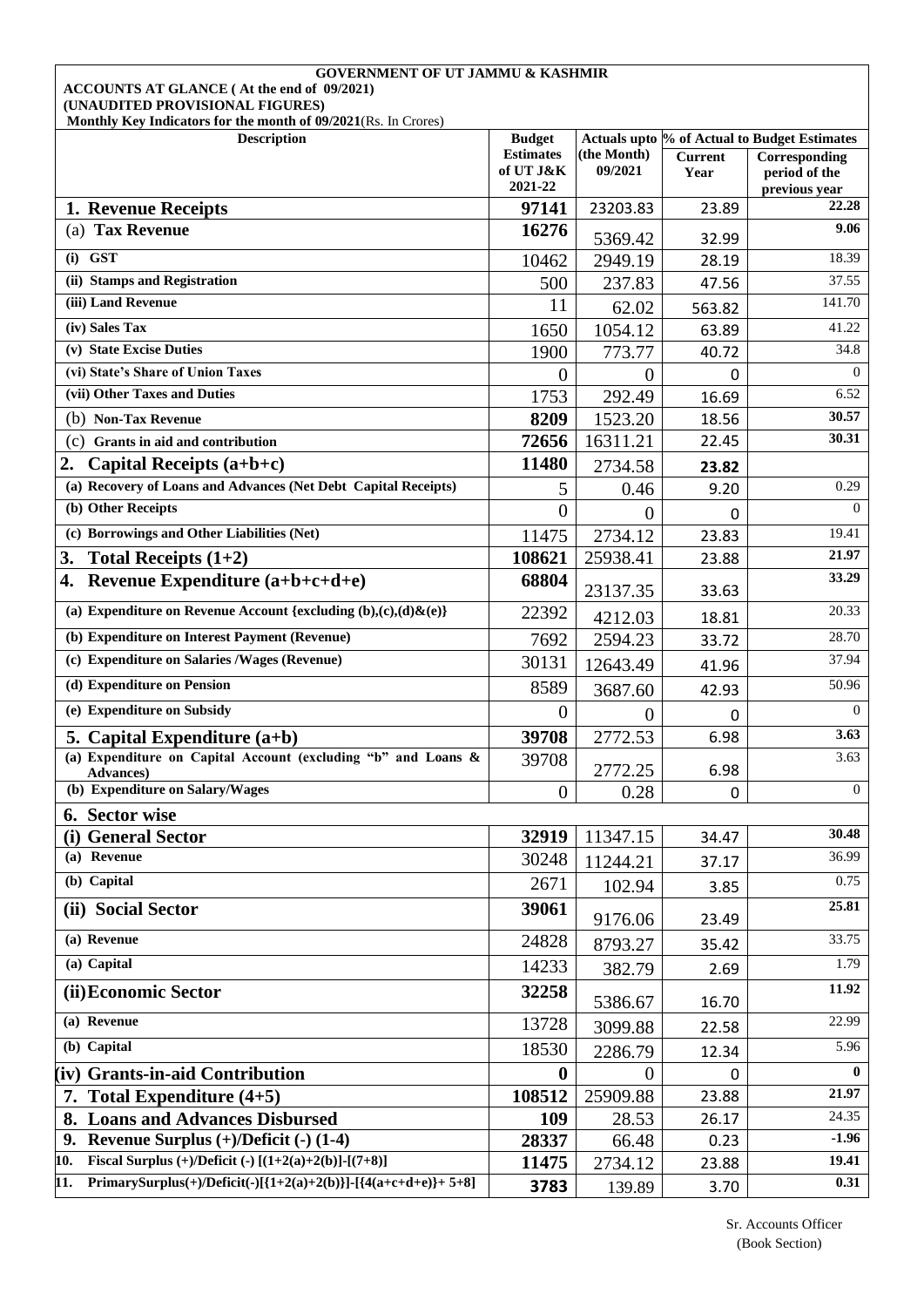| <b>Monthly Trend</b><br>(Format of Progressive Figures)(Rs.In Crores) |                |                                 |                |                    |  |  |  |  |
|-----------------------------------------------------------------------|----------------|---------------------------------|----------------|--------------------|--|--|--|--|
| <b>Revenue Receipts</b>                                               |                |                                 |                |                    |  |  |  |  |
| <b>Month</b>                                                          |                | <b>Tax Revenue</b><br>2021-2022 |                | 2020-2021          |  |  |  |  |
|                                                                       |                |                                 |                |                    |  |  |  |  |
|                                                                       | <b>Monthly</b> | <b>Progressive</b>              | <b>Monthly</b> | <b>Progressive</b> |  |  |  |  |
| April                                                                 | 1104.73        | 1104.73                         | 106.68         | 106.68             |  |  |  |  |
| May                                                                   | 477.46         | 1582.19                         | 291.42         | 398.10             |  |  |  |  |
| June                                                                  | 738.89         | 2321.08                         | 525.34         | 923.44             |  |  |  |  |
| July                                                                  | 1066.21        | 3387.29                         | 721.10         | 1644.54            |  |  |  |  |
| August                                                                | 1030.40        | 4417.69                         | 713.32         | 2357.86            |  |  |  |  |
| September                                                             | 951.73         | 5369.42                         | 760.80         | 3118.66            |  |  |  |  |
| October                                                               |                |                                 | 911.41         | 4030.07            |  |  |  |  |
| November                                                              |                |                                 | 830.99         | 4861.06            |  |  |  |  |
| December                                                              |                |                                 | 850.24         | 5711.30            |  |  |  |  |
| January                                                               |                |                                 | 829.36         | 6540.66            |  |  |  |  |
| February                                                              |                |                                 | 1010.07        | 7550.73            |  |  |  |  |
| March                                                                 |                |                                 | 1008.12        | 8558.85            |  |  |  |  |
| March (Suppl.                                                         |                |                                 |                |                    |  |  |  |  |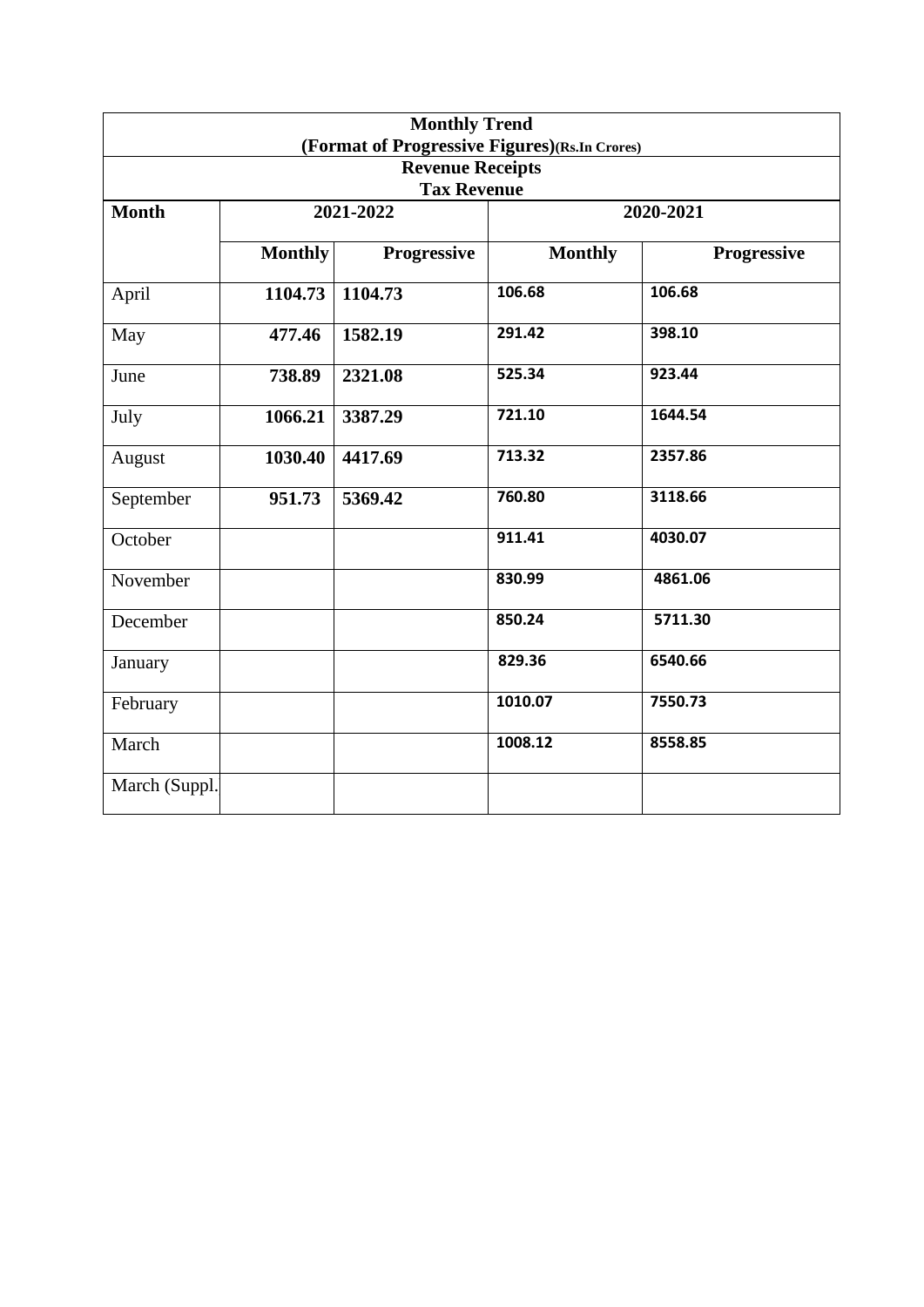|                |                | <b>Monthly Trend</b>                           |                |                    |
|----------------|----------------|------------------------------------------------|----------------|--------------------|
|                |                | (Format of Progressive Figures)(Rs. In Crores) |                |                    |
|                |                | <b>Revenue Receipts</b>                        |                |                    |
|                |                | <b>Non-Tax Revenue</b>                         |                |                    |
| <b>Month</b>   |                | 2021-2022                                      |                | 2020-2021          |
|                |                |                                                |                |                    |
|                | <b>Monthly</b> | Progressive                                    | <b>Monthly</b> | <b>Progressive</b> |
| April          | 194.23         | 194.23                                         | 113.73         | 113.73             |
| May            | 148.65         | 342.88                                         | 88.26          | 201.99             |
| June           | 223.25         | 566.13                                         | 230.50         | 432.49             |
| July           | 256.45         | 822.58                                         | 196.50         | 628.99             |
| August         | 326.46         | 1149.04                                        | 312.24         | 941.23             |
| September      | 374.15         | 1523.19                                        | 300.91         | 1242.14            |
| October        |                |                                                | 801.31         | 2043.45            |
| November       |                |                                                | 262.76         | 2306.21            |
| December       |                |                                                | 271.76         | 577.97             |
| January        |                |                                                | 270.86         | 2848.83            |
| February       |                |                                                | 351.61         | 3200.44            |
| March          |                |                                                | 1194.55        | 4394.99            |
| March (Suppl.) |                |                                                |                |                    |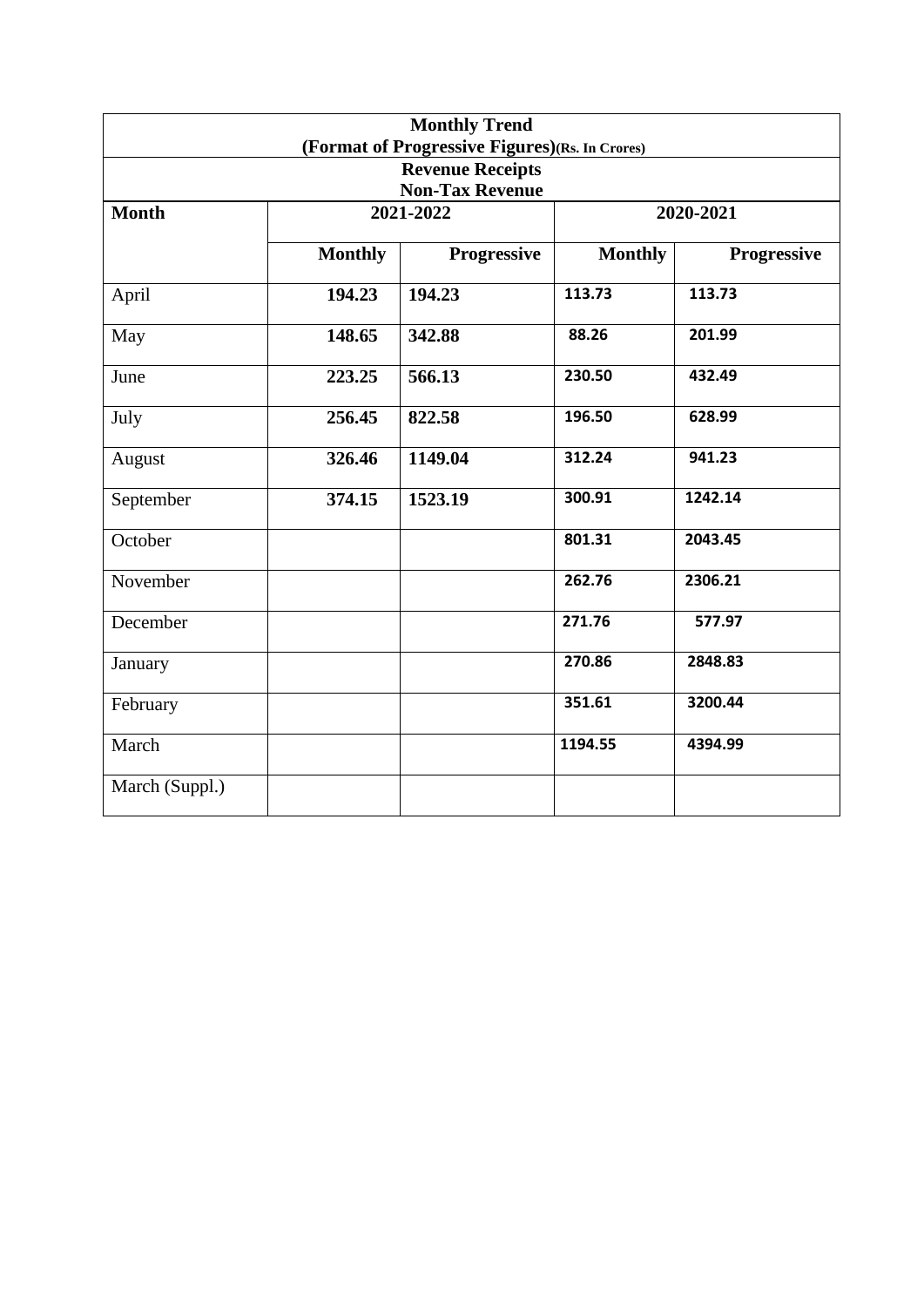|                |                | <b>Monthly Trend</b>                                             |                                                |                    |
|----------------|----------------|------------------------------------------------------------------|------------------------------------------------|--------------------|
|                |                |                                                                  | (Format of Progressive Figures)(Rs. In Crores) |                    |
|                |                | <b>Revenue Receipts</b><br><b>Grants-in-aid and Contribution</b> |                                                |                    |
| <b>Month</b>   |                | 2021-2022                                                        |                                                | 2020-2021          |
|                | <b>Monthly</b> | <b>Progressive</b>                                               | <b>Monthly</b>                                 | <b>Progressive</b> |
| April          | 3262.55        | 3262.55                                                          | $\mathbf 0$                                    | $\mathbf 0$        |
| May            | 2439.11        | 5701.66                                                          | 5476.72                                        | 5476.72            |
| June           | 5587.67        | 11289.33                                                         | 2747.23                                        | 8223.95            |
| July           | 2025.24        | 13314.57                                                         | 4861.07                                        | 13085.02           |
| August         | 2395.86        | 15710.43                                                         | 465.78                                         | 13550.80           |
| September      | 600.78         | 16311.21                                                         | 2388.78                                        | 15939.58           |
| October        |                |                                                                  | 3450.48                                        | 19390.06           |
| November       |                |                                                                  | 2829.44                                        | 22219.50           |
| December       |                |                                                                  | 3751.47                                        | 25970.97           |
| January        |                |                                                                  | 5585.75                                        | 31556.72           |
| February       |                |                                                                  | 5198.70                                        | 36755.42           |
| March          |                |                                                                  | 5287.95                                        | 42043.37           |
| March (Suppl.) |                |                                                                  |                                                |                    |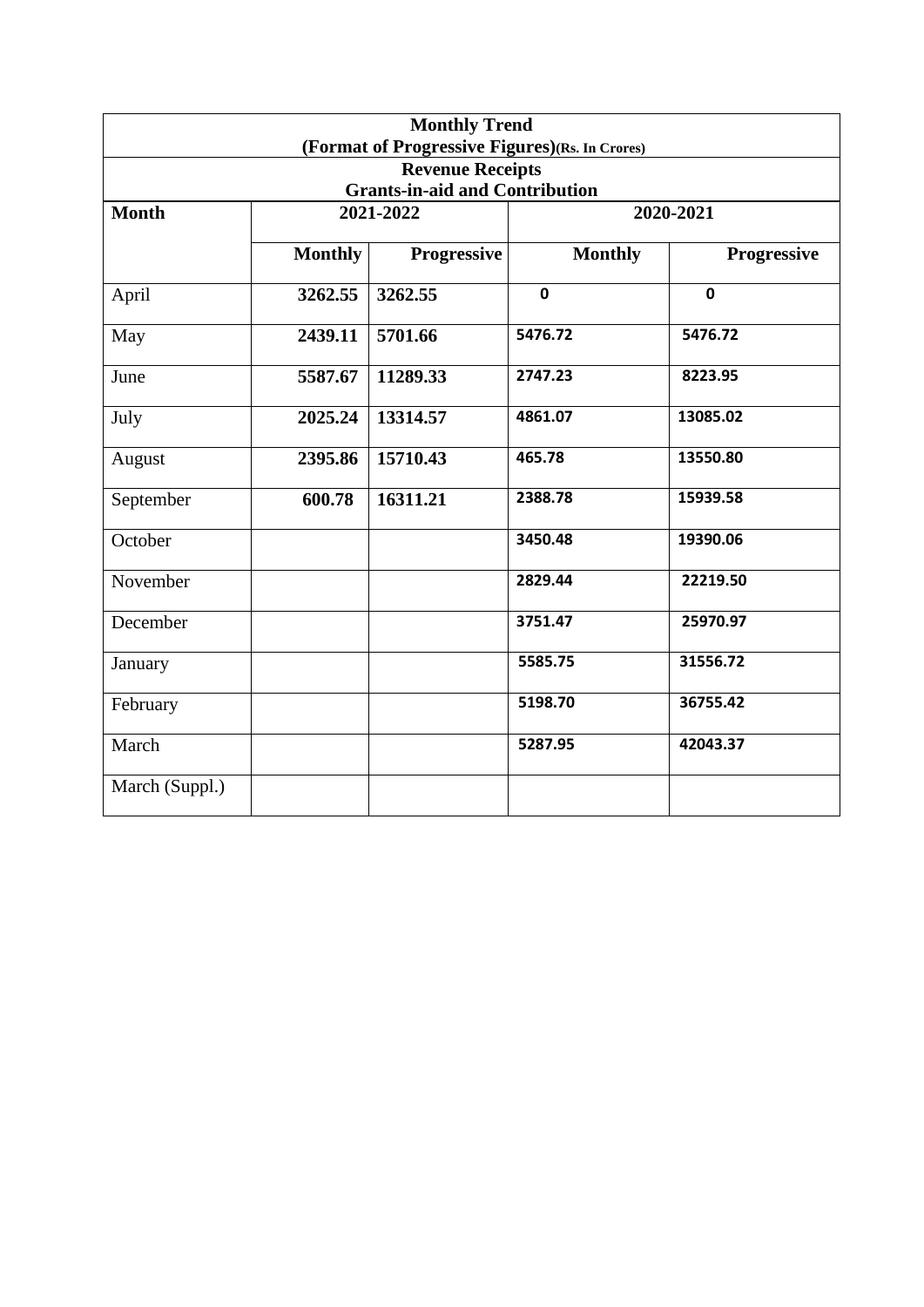|                |                | <b>Monthly Trend</b><br>(Format of Progressive Figures)(Rs. In Crores) |                |             |
|----------------|----------------|------------------------------------------------------------------------|----------------|-------------|
|                |                | <b>Capital Receipts</b>                                                |                |             |
|                |                | <b>Recovery of Loans and Advances</b>                                  |                |             |
| <b>Month</b>   |                | 2021-2022                                                              |                | 2020-2021   |
|                | <b>Monthly</b> | Progressive                                                            | <b>Monthly</b> | Progressive |
| April          | 0.10           | 0.10                                                                   | 0.02           | 0.02        |
| May            | 0.12           | 0.22                                                                   | 0.04           | 0.06        |
| June           | 0.04           | 0.26                                                                   | 0.04           | 0.10        |
| July           | 0.08           | 0.34                                                                   | 0.07           | 0.17        |
| August         | 0.04           | 0.38                                                                   | 0.02           | 0.19        |
| September      | 0.08           | 0.46                                                                   | 0.07           | 0.26        |
| October        |                |                                                                        | 0.05           | 0.31        |
| November       |                |                                                                        | 0.11           | 0.42        |
| December       |                |                                                                        | 1.32           | 1.74        |
| January        |                |                                                                        | 0.06           | 1.80        |
| February       |                |                                                                        | 0.06           | 1.86        |
| March          |                |                                                                        | 0.07           | 1.93        |
| March (Suppl.) |                |                                                                        |                |             |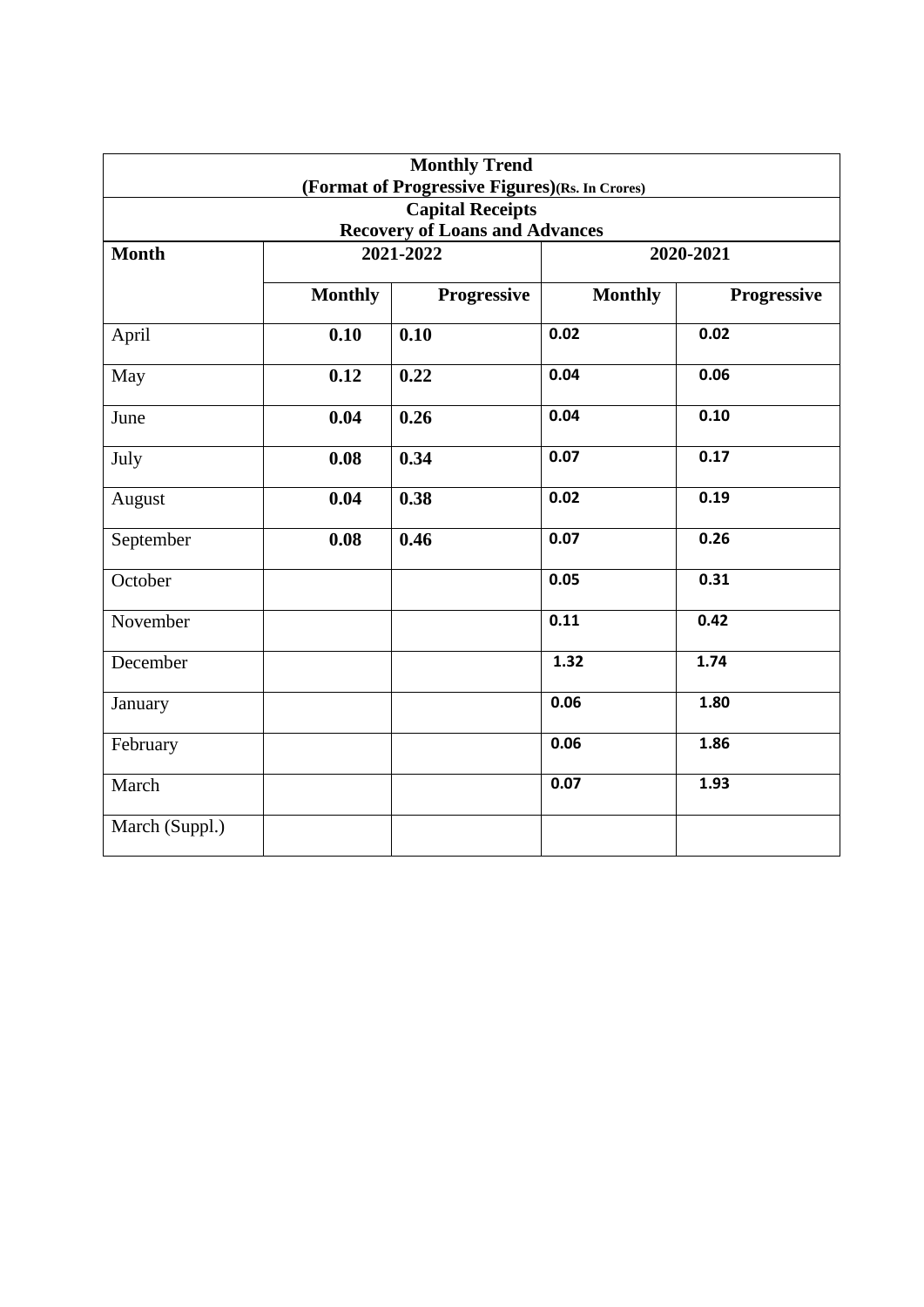|                |                  | <b>Monthly Trend</b><br>(Format of Progressive Figures)(Rs. In Crores) |                         |                         |
|----------------|------------------|------------------------------------------------------------------------|-------------------------|-------------------------|
|                |                  | <b>Capital Receipts</b><br><b>Other Receipts</b>                       |                         |                         |
| <b>Month</b>   |                  | 2021-2022                                                              |                         | $20\overline{20-2021}$  |
|                | <b>Monthly</b>   | Progressive                                                            | <b>Monthly</b>          | Progressive             |
| April          | $\bf{0}$         | $\boldsymbol{0}$                                                       | $\mathbf 0$             | $\mathbf 0$             |
| May            | $\bf{0}$         | $\bf{0}$                                                               | $\overline{\mathbf{0}}$ | $\mathbf 0$             |
| June           | $\boldsymbol{0}$ | $\boldsymbol{0}$                                                       | $\mathbf 0$             | $\mathbf 0$             |
| July           | $\bf{0}$         | $\bf{0}$                                                               | $\mathbf 0$             | $\mathbf 0$             |
| August         | $\boldsymbol{0}$ | $\bf{0}$                                                               | $\mathbf 0$             | $\mathbf 0$             |
| September      | $\boldsymbol{0}$ | $\bf{0}$                                                               | $\mathbf 0$             | $\mathbf 0$             |
| October        |                  |                                                                        | $\overline{\mathbf{0}}$ | $\mathbf 0$             |
| November       |                  |                                                                        | $\overline{\mathbf{0}}$ | $\overline{\mathbf{0}}$ |
| December       |                  |                                                                        | $\mathbf 0$             | $\mathbf 0$             |
| January        |                  |                                                                        | $\mathbf 0$             | $\mathbf 0$             |
| February       |                  |                                                                        | $\mathbf 0$             | $\overline{\mathbf{0}}$ |
| March          |                  |                                                                        | $\pmb{0}$               | $\pmb{0}$               |
| March (Suppl.) |                  |                                                                        |                         |                         |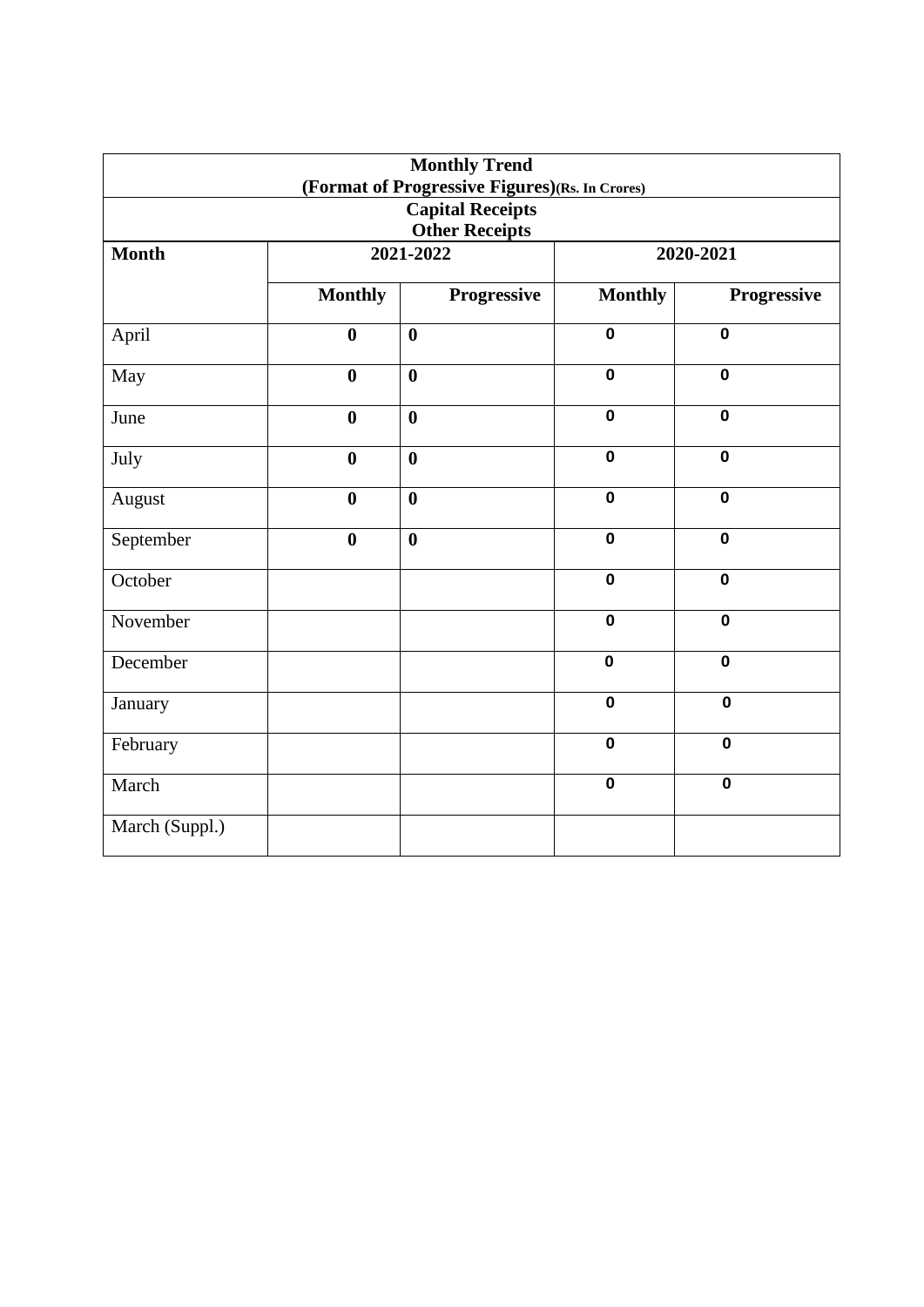|                |                | <b>Monthly Trend</b><br>(Format of Progressive Figures)(Rs. In Crores) |                |                    |
|----------------|----------------|------------------------------------------------------------------------|----------------|--------------------|
|                |                | <b>Capital Receipts</b>                                                |                |                    |
|                |                | <b>Borrowings and Other Liabilities</b>                                |                |                    |
| <b>Month</b>   |                | 2021-2022                                                              |                | 2020-2021          |
|                | <b>Monthly</b> | <b>Progressive</b>                                                     | <b>Monthly</b> | <b>Progressive</b> |
| April          | $-751.34$      | $-751.34$                                                              | 3,085.47       | 3,085.47           |
| May            | 534.39         | 216.95                                                                 | $-2100.32$     | 985.15             |
| June           | $-2482.97$     | $-2699.92$                                                             | 51.73          | 1036.88            |
| July           | 1827.24        | $-872.68$                                                              | 38.27          | 1075.15            |
| August         | 620.69         | $-251.99$                                                              | 505.46         | 1580.61            |
| September      | 2482.13        | 2734.12                                                                | 407.19         | 1987.80            |
| October        |                |                                                                        | 455.51         | 2443.31            |
| November       |                |                                                                        | 800.55         | 3243.86            |
| December       |                |                                                                        | 921.10         | 4164.96            |
| January        |                |                                                                        | 1441.46        | 2723.50            |
| February       |                |                                                                        | 684.81         | 2038.69            |
| March          |                |                                                                        | 4786.38        | 6825.07            |
| March (Suppl.) |                |                                                                        |                |                    |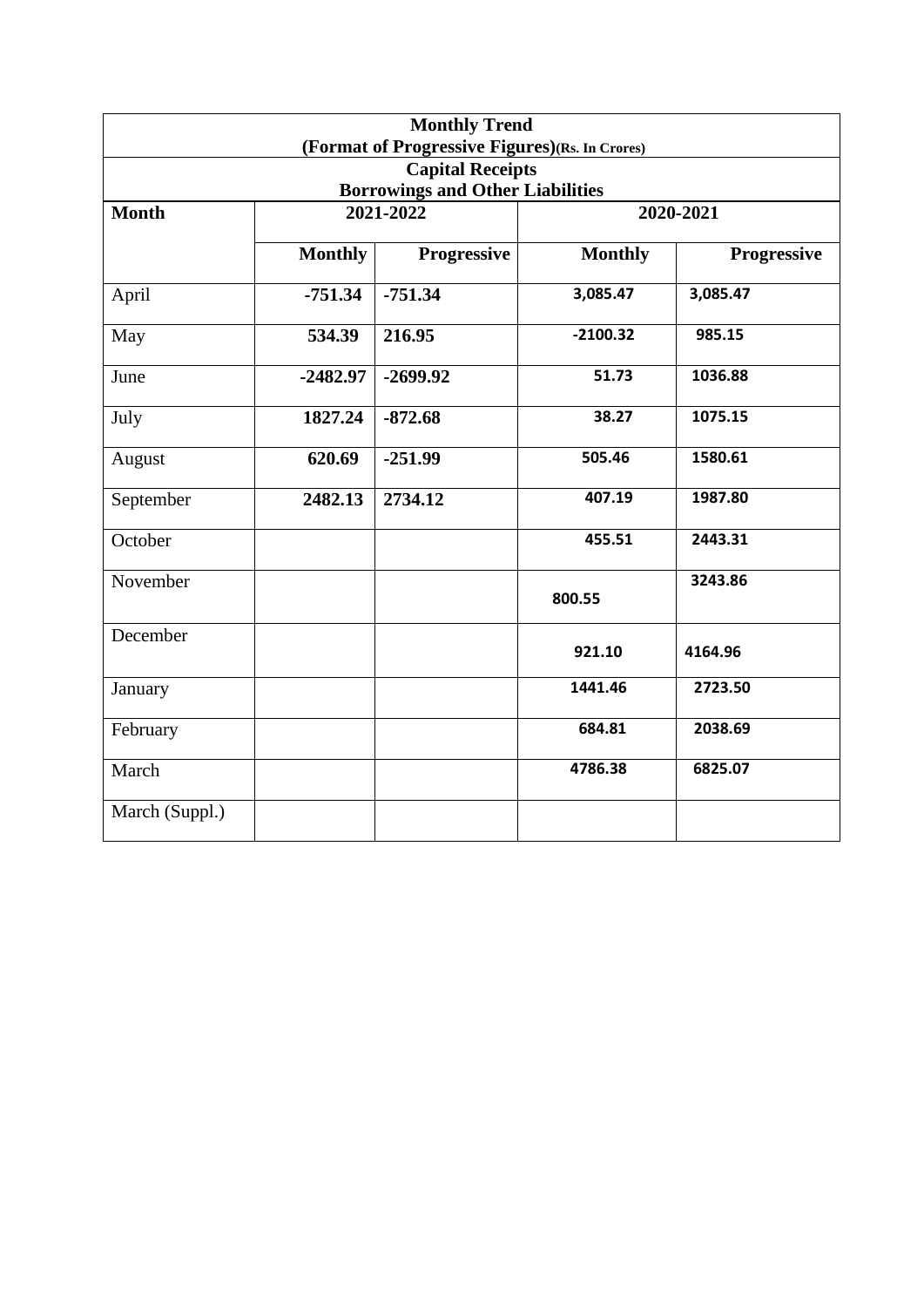| <b>Monthly Trend</b><br>(Format of Progressive Figures)(Rs. In Crores) |                |             |                            |             |  |
|------------------------------------------------------------------------|----------------|-------------|----------------------------|-------------|--|
|                                                                        |                |             | <b>Revenue Expenditure</b> |             |  |
| <b>Month</b>                                                           |                | 2021-2022   |                            | 2020-2021   |  |
|                                                                        | <b>Monthly</b> | Progressive | <b>Monthly</b>             | Progressive |  |
| April                                                                  | 3812.11        | 3812.11     | 3287.33                    | 3287.33     |  |
| May                                                                    | 3730.41        | 7542.52     | 3496.51                    | 6783.84     |  |
| June                                                                   | 3482.18        | 11024.70    | 3244.99                    | 10028.83    |  |
| July                                                                   | 4561.58        | 15586.28    | 5663.19                    | 15692.02    |  |
| August                                                                 | 3672.60        | 19258.88    | 1564.81                    | 17256.83    |  |
| September                                                              | 3878.47        | 23137.35    | 3601.55                    | 20858.38    |  |
| October                                                                |                |             | 4780.74                    | 25639.12    |  |
| November                                                               |                |             | 3917.27                    | 29556.39    |  |
| December                                                               |                |             | 4687.46                    | 34243.85    |  |
| January                                                                |                |             | 4513.12                    | 38756.97    |  |
| February                                                               |                |             | 4752.17                    | 43509.14    |  |
| March                                                                  |                |             | 7755.69                    | 51264.83    |  |
| March (Supp                                                            |                |             |                            |             |  |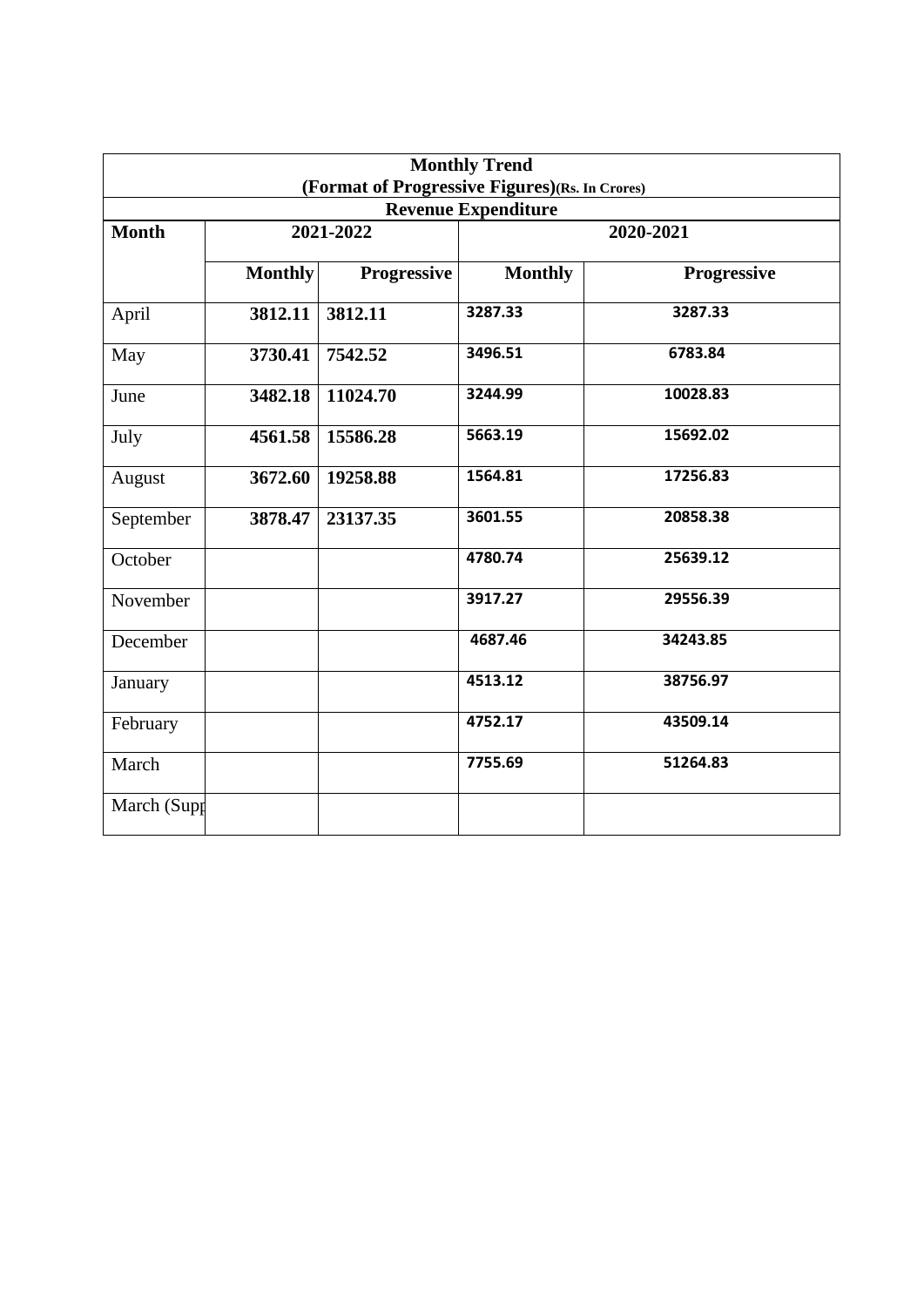|                |                | <b>Monthly Trend</b><br>(Format of Progressive Figures)(Rs. In Crores) |                |             |
|----------------|----------------|------------------------------------------------------------------------|----------------|-------------|
|                |                | <b>Revenue Expenditure</b>                                             |                |             |
|                |                | <b>Expenditure on Interest Payment</b>                                 |                |             |
| <b>Month</b>   |                | 2021-2022                                                              |                | 2020-2021   |
|                | <b>Monthly</b> | Progressive                                                            | <b>Monthly</b> | Progressive |
| April          | 447.74         | 447.74                                                                 | $\mathbf 0$    | $\mathbf 0$ |
| May            | 336.11         | 783.85                                                                 | 490.69         | 490.69      |
| June           | 292.07         | 1075.92                                                                | 231.14         | 721.83      |
| July           | 528.83         | 1604.75                                                                | 447.61         | 1169.44     |
| August         | 370.70         | 1975.45                                                                | 318.62         | 1488.06     |
| September      | 618.78         | 2594.23                                                                | 489.37         | 1977.43     |
| October        |                |                                                                        | 312.48         | 2289.91     |
| November       |                |                                                                        | 222.33         | 2512.24     |
| December       |                |                                                                        | 316.74         | 2828.98     |
| January        |                |                                                                        | 508.71         | 3337.69     |
| February       |                |                                                                        | 419.97         | 3757.66     |
| March          |                |                                                                        | 1187.02        | 4944.68     |
| March (Suppl.) |                |                                                                        |                |             |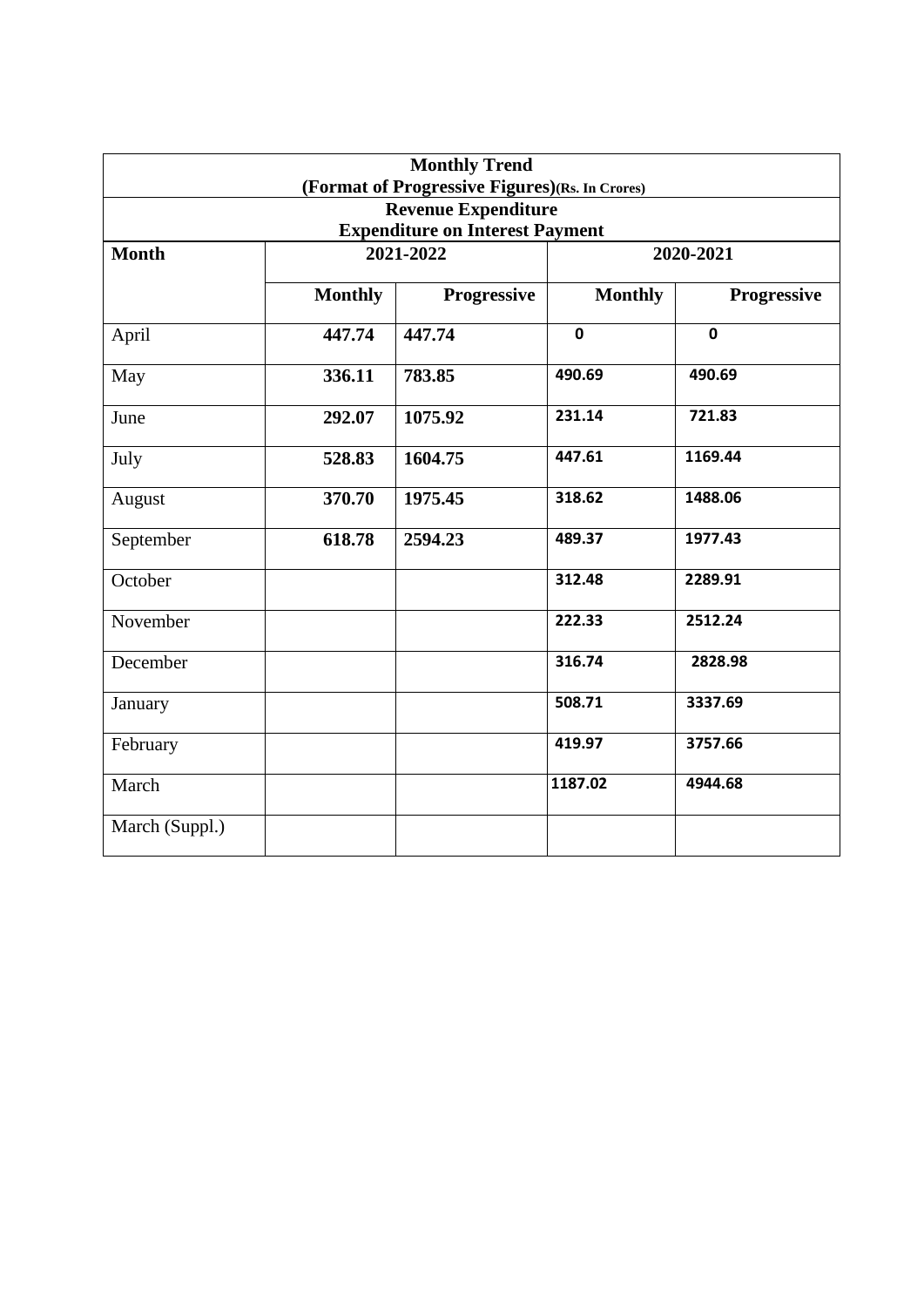|                |                | <b>Monthly Trend</b><br>(Format of Progressive Figures)(Rs. In Crores) |                |                    |
|----------------|----------------|------------------------------------------------------------------------|----------------|--------------------|
|                |                | <b>Revenue Expenditure</b>                                             |                |                    |
|                |                | <b>Expenditure on Salaries &amp; Wages</b>                             |                |                    |
| <b>Month</b>   |                | 2021-2022                                                              |                | 2020-2021          |
|                | <b>Monthly</b> | <b>Progressive</b>                                                     | <b>Monthly</b> | <b>Progressive</b> |
| April          | 2195.37        | 2195.37                                                                | 1934.32        | 1934.32            |
| May            | 2023.00        | 4218.37                                                                | 1913.73        | 3848.05            |
| June           | 2112.43        | 6330.80                                                                | 1985.96        | 5834.01            |
| July           | 1987.75        | 8318.55                                                                | 3536.70        | 9370.71            |
| August         | 2116.94        | 10435.49                                                               | 401.54         | 9772.25            |
| September      | 2208.00        | 12643.49                                                               | 1826.93        | 11599.18           |
| October        |                |                                                                        | 2060.47        | 13659.65           |
| November       |                |                                                                        | 1973.65        | 15633.30           |
| December       |                |                                                                        | 2055.12        | 17688.42           |
| January        |                |                                                                        | 1898.87        | 19587.29           |
| February       |                |                                                                        | 1957.55        | 21544.84           |
| March          |                |                                                                        | 2290.34        | 23835.18           |
| March (Suppl.) |                |                                                                        |                |                    |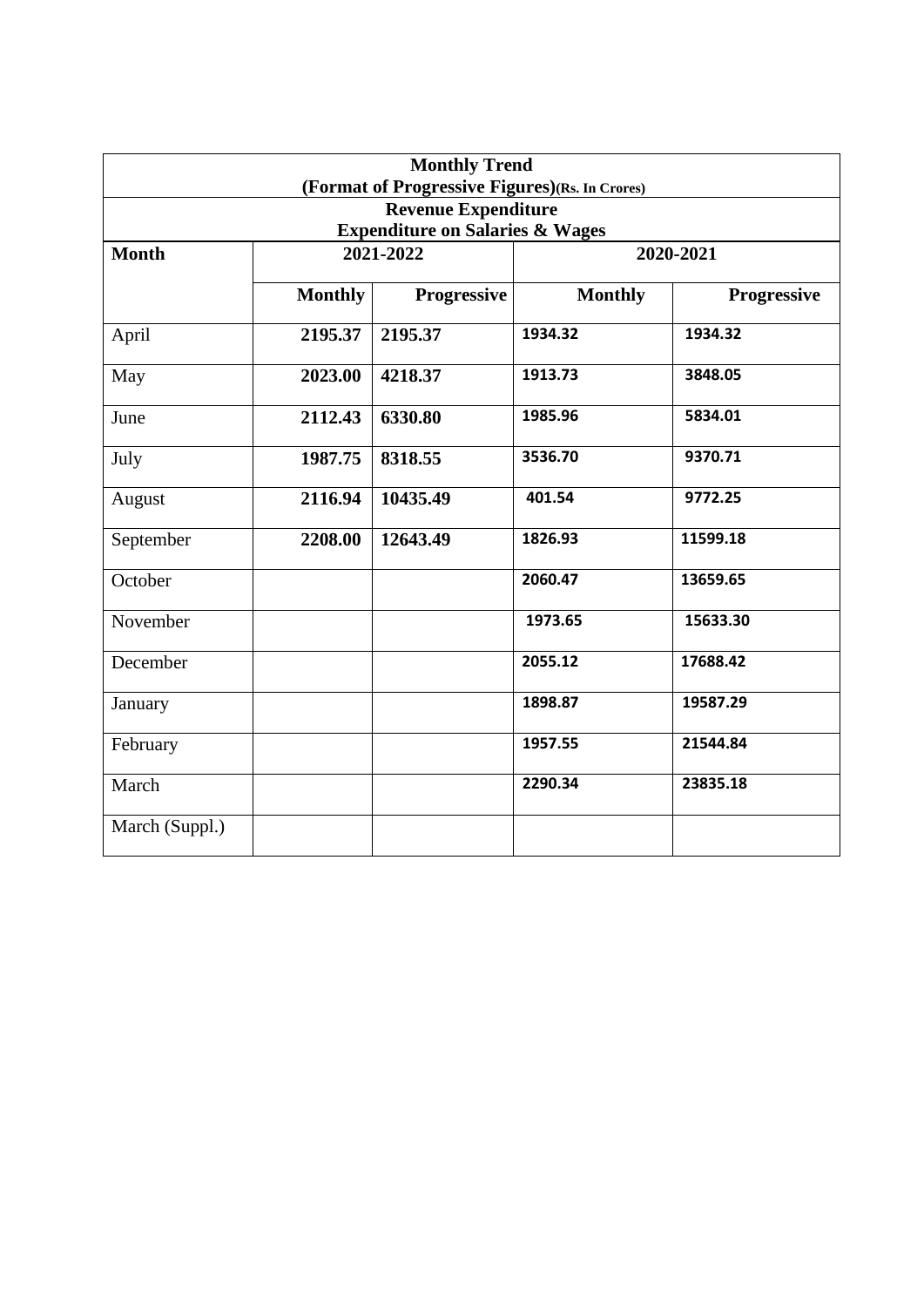|                |                | <b>Monthly Trend</b><br>(Format of Progressive Figures)(Rs. In Crores) |                |             |
|----------------|----------------|------------------------------------------------------------------------|----------------|-------------|
|                |                | <b>Revenue Expenditure</b><br><b>Expenditure on Pension</b>            |                |             |
| <b>Month</b>   |                | 2021-2022                                                              |                | 2020-2021   |
|                | <b>Monthly</b> | <b>Progressive</b>                                                     | <b>Monthly</b> | Progressive |
| April          | 650.50         | 650.50                                                                 | 432.65         | 432.65      |
| May            | 520.97         | 1171.47                                                                | 497.54         | 930.19      |
| June           | 514.75         | 1686.22                                                                | 688.55         | 1618.74     |
| July           | 1267.57        | 2953.79                                                                | 712.33         | 2331.07     |
| August         | 443.89         | 3397.68                                                                | 591.88         | 2922.95     |
| September      | 289.92         | 3687.60                                                                | 667.19         | 3590.14     |
| October        |                |                                                                        | 1271.18        | 4861.32     |
| November       |                |                                                                        | 865.10         | 5726.42     |
| December       |                |                                                                        | 963.61         | 6690.03     |
| January        |                |                                                                        | 1169.46        | 7859.49     |
| February       |                |                                                                        | 761.31         | 8620.80     |
| March          |                |                                                                        | 457.32         | 9078.12     |
| March (Suppl.) |                |                                                                        |                |             |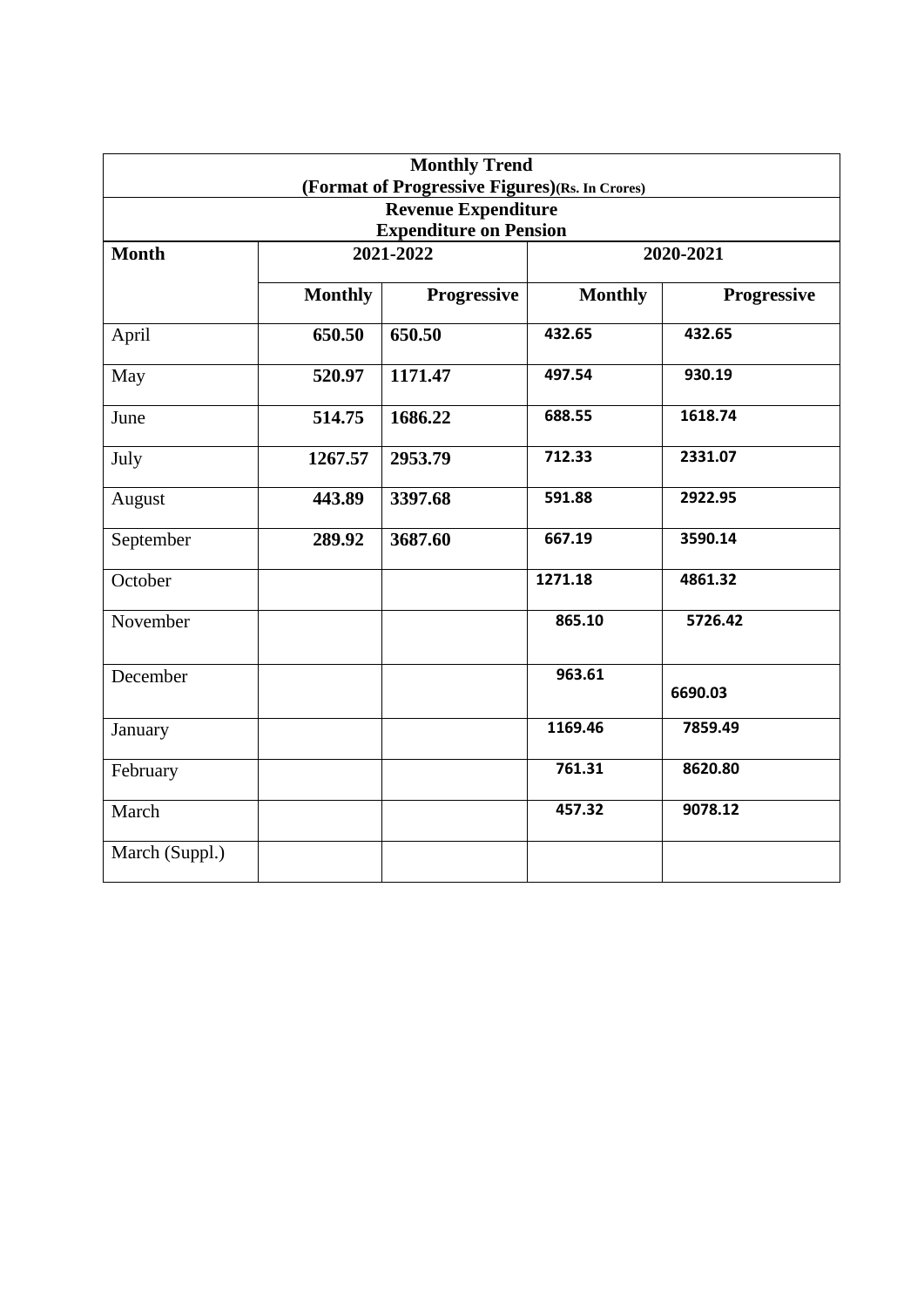|                                                             |                  |                  | <b>Monthly Trend</b><br>(Format of Progressive Figures)(Rs. In Crores) |             |  |  |
|-------------------------------------------------------------|------------------|------------------|------------------------------------------------------------------------|-------------|--|--|
| <b>Revenue Expenditure</b><br><b>Expenditure on Subsidy</b> |                  |                  |                                                                        |             |  |  |
| <b>Month</b>                                                |                  | 2021-2022        | 2020-2021                                                              |             |  |  |
|                                                             | <b>Monthly</b>   | Progressive      | <b>Monthly</b>                                                         | Progressive |  |  |
| April                                                       | $\boldsymbol{0}$ | $\bf{0}$         | $\mathbf 0$                                                            | $\mathbf 0$ |  |  |
| May                                                         | $\bf{0}$         | $\boldsymbol{0}$ | $\mathbf 0$                                                            | $\mathbf 0$ |  |  |
| June                                                        | $\bf{0}$         | $\boldsymbol{0}$ | $\mathbf 0$                                                            | $\mathbf 0$ |  |  |
| July                                                        | $\mathbf{0}$     | $\boldsymbol{0}$ | $\mathbf 0$                                                            | $\mathbf 0$ |  |  |
| August                                                      | $\bf{0}$         | $\boldsymbol{0}$ | $\overline{\mathbf{0}}$                                                | $\mathbf 0$ |  |  |
| September                                                   | $\bf{0}$         | $\boldsymbol{0}$ | $\mathbf 0$                                                            | $\mathbf 0$ |  |  |
| October                                                     |                  |                  | $\mathbf 0$                                                            | $\mathbf 0$ |  |  |
| November                                                    |                  |                  | $\mathbf 0$                                                            | $\mathbf 0$ |  |  |
| December                                                    |                  |                  | $\mathbf 0$                                                            | $\mathbf 0$ |  |  |
| January                                                     |                  |                  | $\mathbf 0$                                                            | $\mathbf 0$ |  |  |
| February                                                    |                  |                  | $\mathbf 0$                                                            | $\mathbf 0$ |  |  |
| March                                                       |                  |                  | $\pmb{0}$                                                              | $\mathbf 0$ |  |  |
| March (Suppl.)                                              |                  |                  |                                                                        |             |  |  |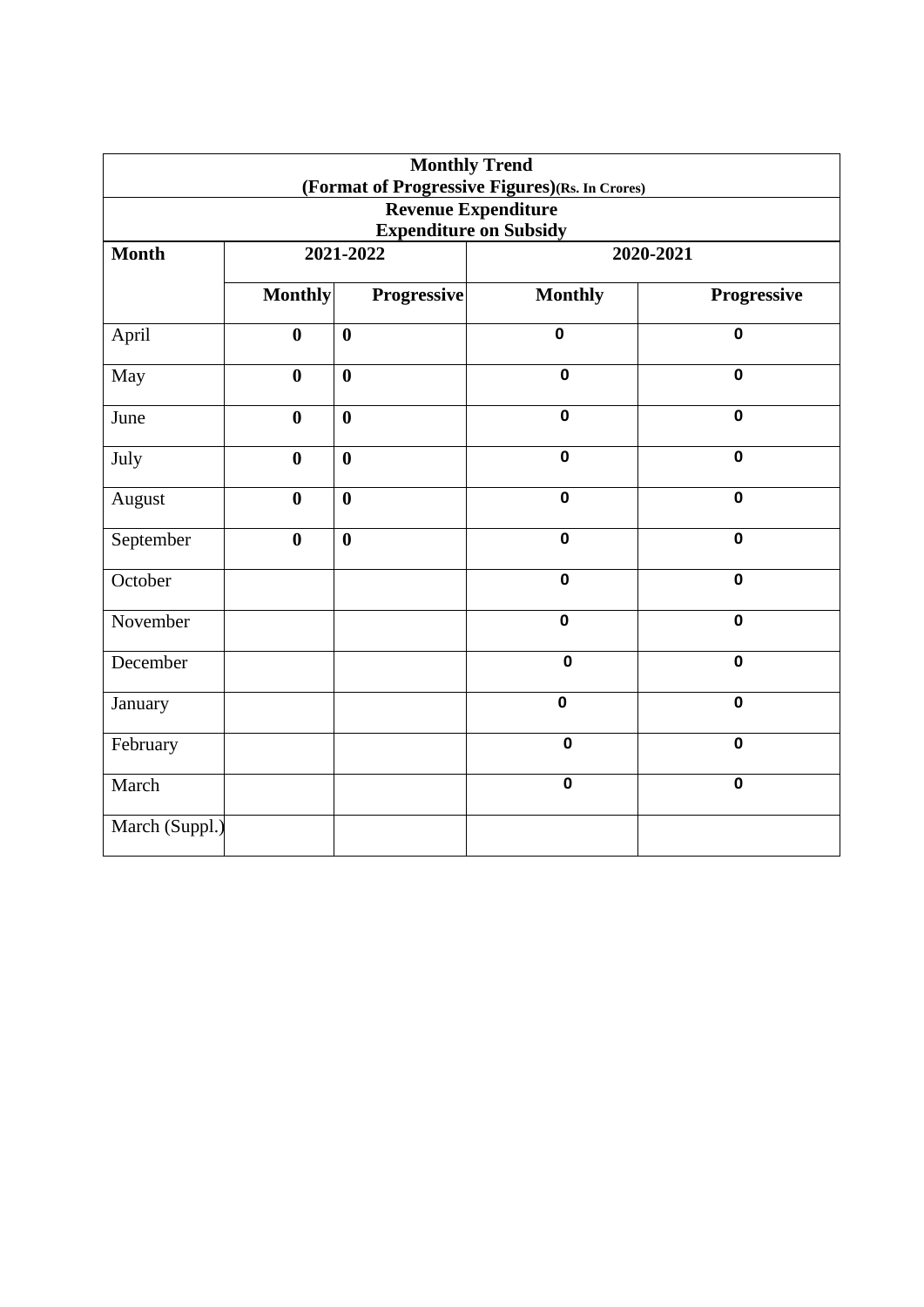|                                                                                 |                | <b>Monthly Trend</b>                           |                |             |  |
|---------------------------------------------------------------------------------|----------------|------------------------------------------------|----------------|-------------|--|
|                                                                                 |                | (Format of Progressive Figures)(Rs. In Crores) |                |             |  |
|                                                                                 |                | <b>Capital Expenditure</b>                     |                |             |  |
| <b>Expenditure on Capital Account</b><br>2021-2022<br><b>Month</b><br>2020-2021 |                |                                                |                |             |  |
|                                                                                 |                |                                                |                |             |  |
|                                                                                 | <b>Monthly</b> | <b>Progressive</b>                             | <b>Monthly</b> | Progressive |  |
| April                                                                           | $-1.84$        | $-1.84$                                        | 17.83          | 17.83       |  |
| May                                                                             | 292.04         | 293.88                                         | 245.67         | 263.50      |  |
| June                                                                            | 142.90         | 436.78                                         | 306.94         | 570.44      |  |
| July                                                                            | 611.84         | 1048.62                                        | 149.37         | 719.81      |  |
| August                                                                          | 690.64         | 1739.26                                        | 429.08         | 1148.89     |  |
| September                                                                       | 1033.27        | 2772.53                                        | 254.87         | 1403.76     |  |
| October                                                                         |                |                                                | 830.52         | 2234.28     |  |
| November                                                                        |                |                                                | 806.58         | 3040.86     |  |
| December                                                                        |                |                                                | 1101.46        | 4142.32     |  |
| January                                                                         |                |                                                | 726.69         | 4869.01     |  |
| February                                                                        |                |                                                | 1122.71        | 5991.72     |  |
| March                                                                           |                |                                                | 4506.02        | 10497.74    |  |
| March (Suppl.)                                                                  |                |                                                |                |             |  |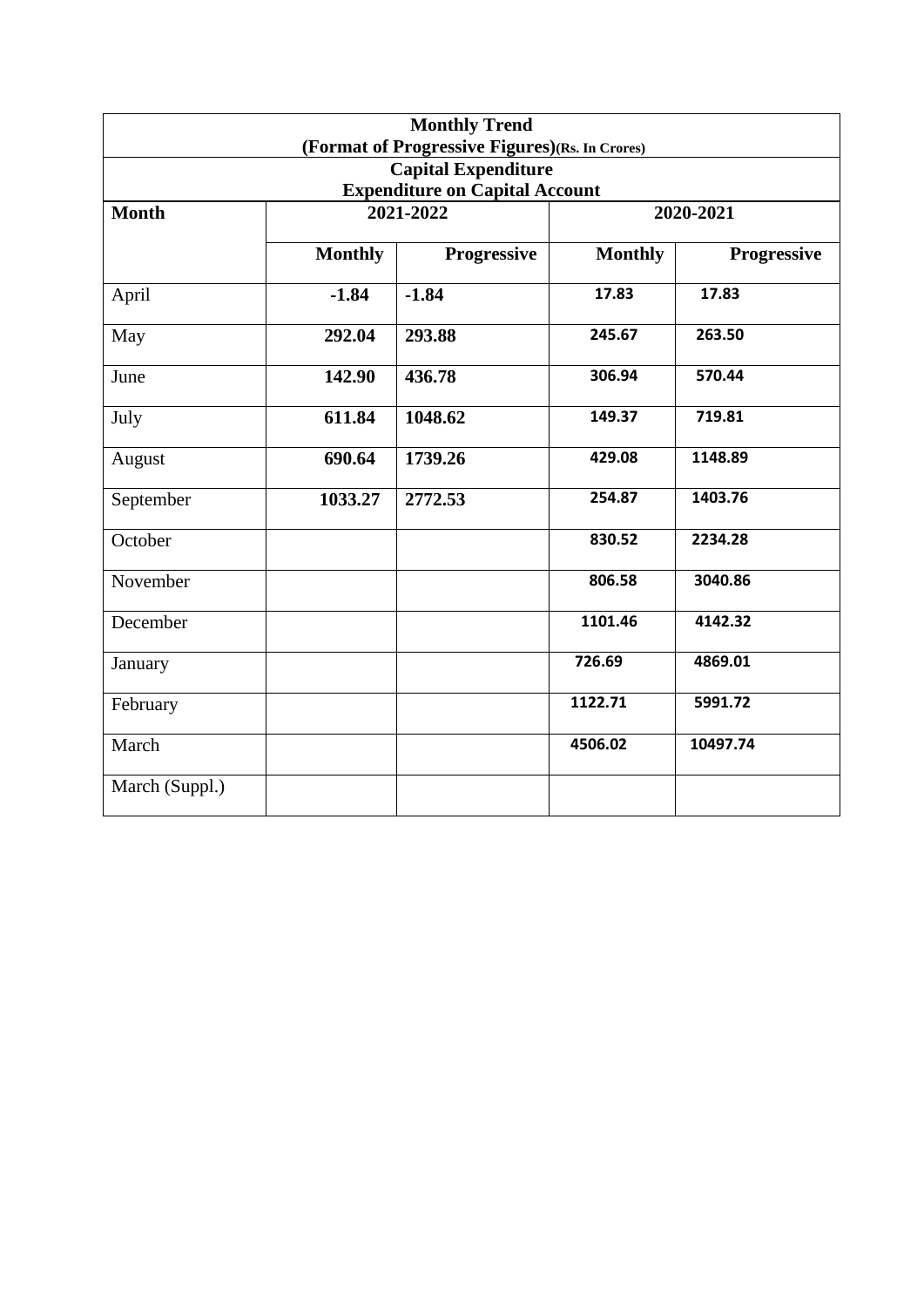|                                    |                  | <b>Monthly Trend</b>                           |                |             |  |  |
|------------------------------------|------------------|------------------------------------------------|----------------|-------------|--|--|
|                                    |                  | (Format of Progressive Figures)(Rs. In Crores) |                |             |  |  |
|                                    |                  | <b>Capital Expenditure</b>                     |                |             |  |  |
| <b>Expenditure on Salary/Wages</b> |                  |                                                |                |             |  |  |
| <b>Month</b>                       |                  | 2021-2022                                      | 2020-2021      |             |  |  |
|                                    |                  |                                                |                |             |  |  |
|                                    | <b>Monthly</b>   | Progressive                                    | <b>Monthly</b> | Progressive |  |  |
| April                              | $\bf{0}$         | $\bf{0}$                                       | $\mathbf 0$    | $\mathbf 0$ |  |  |
| May                                | $\boldsymbol{0}$ | $\boldsymbol{0}$                               | $\mathbf 0$    | $\mathbf 0$ |  |  |
| June                               | $\boldsymbol{0}$ | $\bf{0}$                                       | $\mathbf 0$    | $\mathbf 0$ |  |  |
| July                               | 0.28             | 0.28                                           | $\mathbf 0$    | $\mathbf 0$ |  |  |
| August                             | $\boldsymbol{0}$ | 0.28                                           | $\mathbf 0$    | $\mathbf 0$ |  |  |
| September                          | $\boldsymbol{0}$ | 0.28                                           | $\mathbf 0$    | $\mathbf 0$ |  |  |
| October                            |                  |                                                | $\mathbf 0$    | $\mathbf 0$ |  |  |
| November                           |                  |                                                | $\mathbf 0$    | $\mathbf 0$ |  |  |
| December                           |                  |                                                | $\mathbf 0$    | $\mathbf 0$ |  |  |
| January                            |                  |                                                | $\mathbf 0$    | $\mathbf 0$ |  |  |
| February                           |                  |                                                | $\mathbf 0$    | $\mathbf 0$ |  |  |
| March                              |                  |                                                | $\mathbf 0$    | 0.51        |  |  |
| March (Suppl.)                     |                  |                                                |                |             |  |  |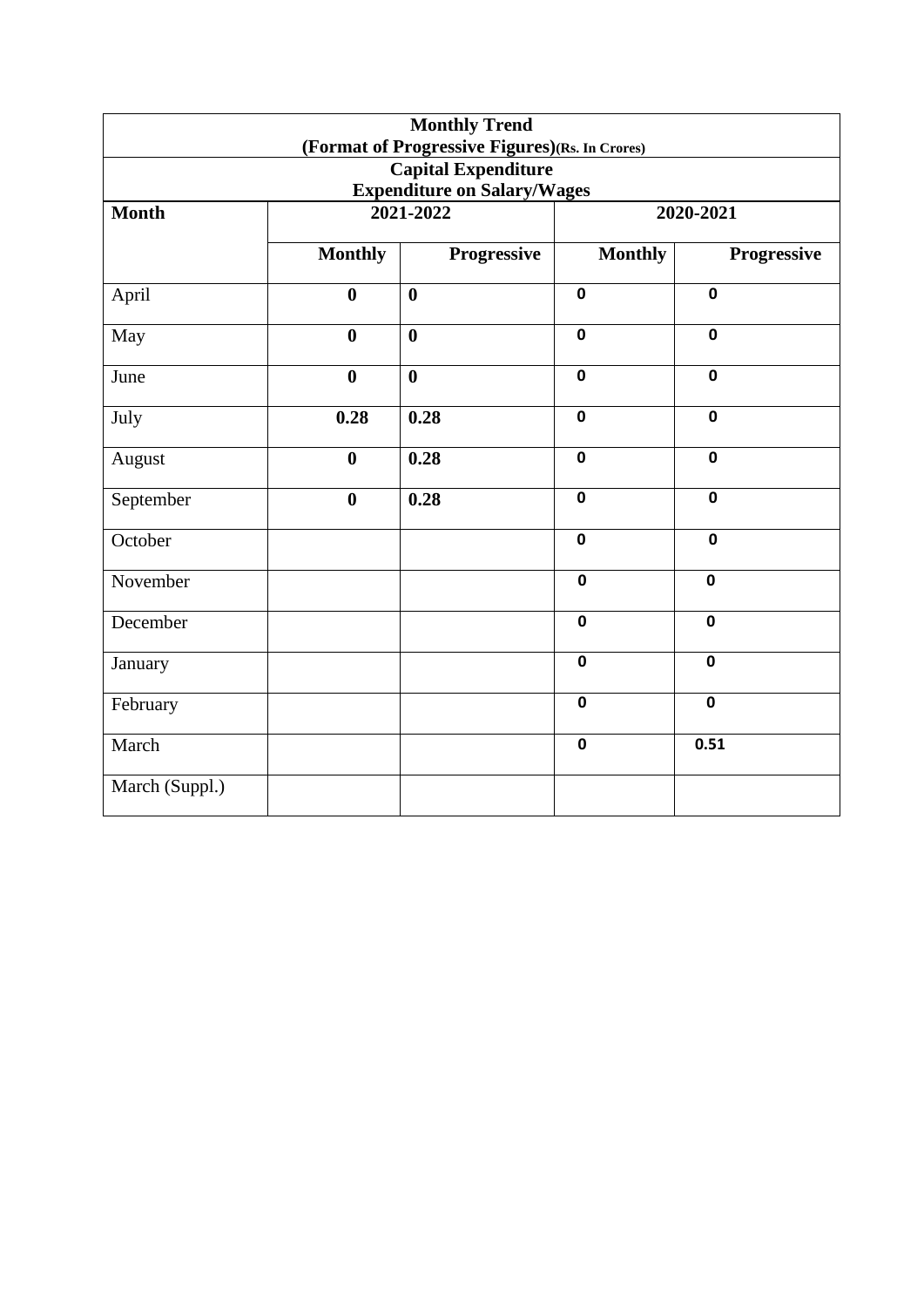|                                                                                       |                  | <b>Monthly Trend</b> |                |             |  |  |
|---------------------------------------------------------------------------------------|------------------|----------------------|----------------|-------------|--|--|
| (Format of Progressive Figures)(Rs. In Crores)<br><b>Loans and Advances Disbursed</b> |                  |                      |                |             |  |  |
| Month                                                                                 |                  | 2021-2022            | 2020-2021      |             |  |  |
|                                                                                       | <b>Monthly</b>   | Progressive          | <b>Monthly</b> | Progressive |  |  |
| April                                                                                 | $\boldsymbol{0}$ | $\boldsymbol{0}$     | 0.75           | 0.75        |  |  |
| May                                                                                   | 7.50             | 7.50                 | 13.94          | 14.69       |  |  |
| June                                                                                  | 7.90             | 15.40                | 2.90           | 17.59       |  |  |
| July                                                                                  | 1.80             | 17.20                | 4.44           | 22.03       |  |  |
| August                                                                                | 9.83             | 27.03                | 2.94           | 24.97       |  |  |
| September                                                                             | 1.50             | 28.53                | 1.33           | 26.30       |  |  |
| October                                                                               |                  |                      | 7.5            | 33.80       |  |  |
| November                                                                              |                  |                      | $\mathbf 0$    | 33.80       |  |  |
| December                                                                              |                  |                      | 6.98           | 40.78       |  |  |
| January                                                                               |                  |                      | 4.75           | 45.53       |  |  |
| February                                                                              |                  |                      | 0.75           | 46.28       |  |  |
| March                                                                                 |                  |                      | 15.36          | 61.64       |  |  |
| March (Suppl.)                                                                        |                  |                      |                |             |  |  |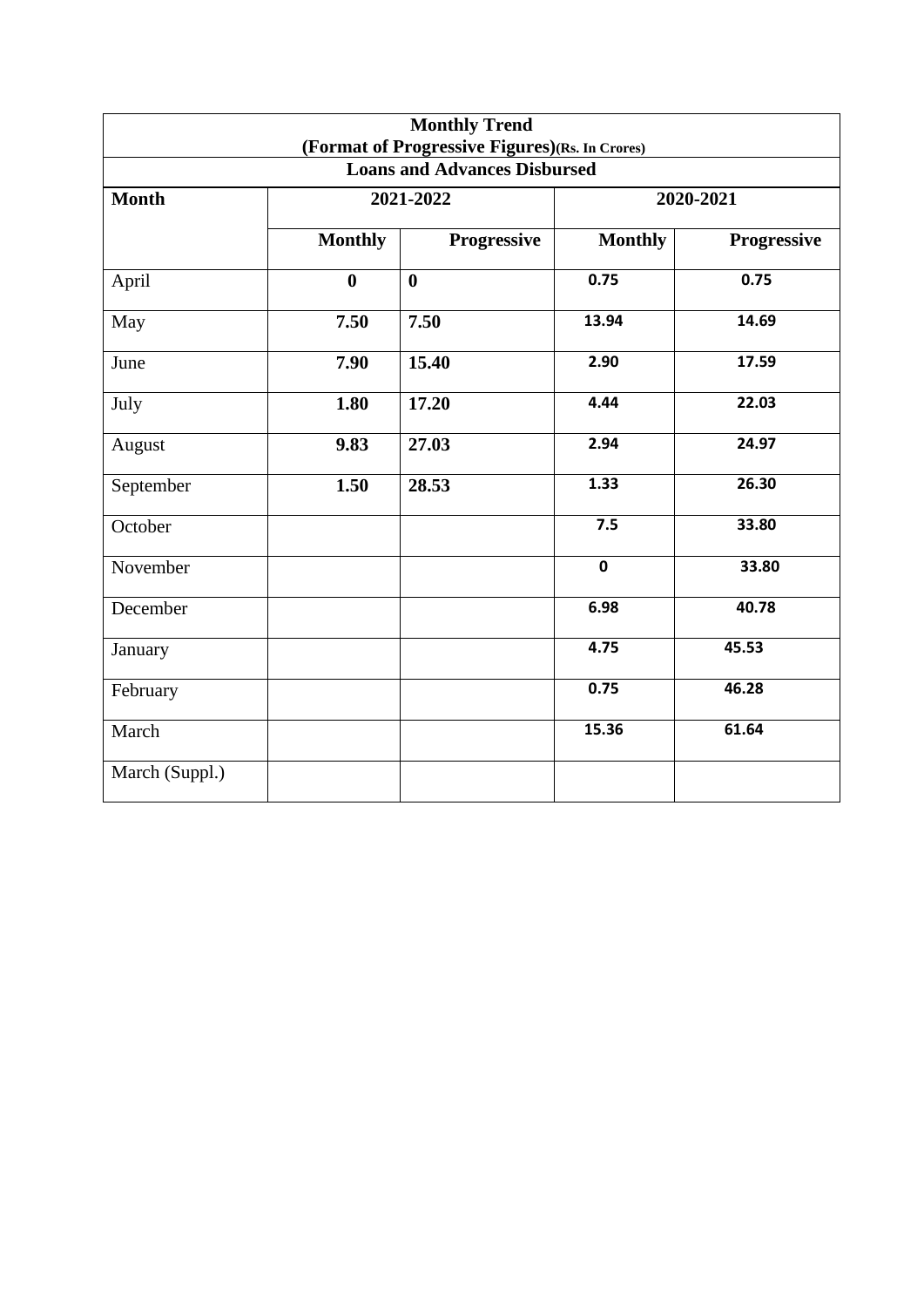| <b>MONTHLY ACCOUNTS -EXCLUSION DETAILS</b><br>FOR THE MONTH OF 09/2021 |                                             |                                                                                   |                                                                                                       |                                        |                                                                 |                                                                                                              |                                                                                                                                                         |  |
|------------------------------------------------------------------------|---------------------------------------------|-----------------------------------------------------------------------------------|-------------------------------------------------------------------------------------------------------|----------------------------------------|-----------------------------------------------------------------|--------------------------------------------------------------------------------------------------------------|---------------------------------------------------------------------------------------------------------------------------------------------------------|--|
| <b>Source</b>                                                          | <b>Due</b><br>(for the<br>Current<br>month) | <b>No. Of Accounts</b><br>(for the<br>previous<br>month/s<br>excluded<br>earlier) | <b>No. of Accounts</b><br><b>Included</b><br>(out of due (out of<br>for<br>the<br>Current<br>month/s) | Due for<br>The<br>Previous<br>month/s) | <b>Receipt</b><br>(out of due<br>for the<br>current<br>month/s) | <b>No. of Accounts Excluded</b><br>due to Non Receipt/Late<br>(out of due<br>for the<br>previous<br>month/s) | No. of<br><b>Accounts</b><br>remaining<br>excluded<br>from<br>Government<br><b>Accounts for</b><br>the year<br>2021-22<br>cumulatively<br>up to closure |  |
|                                                                        |                                             |                                                                                   |                                                                                                       |                                        |                                                                 |                                                                                                              | of Accounts<br>for the<br>month of<br>09/2021                                                                                                           |  |
| <b>Treasury</b>                                                        | 122                                         | $\overline{0}$                                                                    | 122                                                                                                   | $\overline{0}$                         | $\overline{0}$                                                  | $\overline{a}$                                                                                               | $\overline{0}$                                                                                                                                          |  |
| <b>Public</b><br>Work<br><b>Divisions</b>                              | $\overline{0}$                              | $\overline{a}$                                                                    | $\overline{0}$                                                                                        | $\overline{a}$                         |                                                                 |                                                                                                              | $\overline{0}$                                                                                                                                          |  |
| <b>Forest</b><br><b>Division</b>                                       | $\theta$                                    |                                                                                   | $\theta$                                                                                              | $\overline{a}$                         |                                                                 |                                                                                                              | $\theta$                                                                                                                                                |  |
| <b>Total</b>                                                           | 122                                         | $\bf{0}$                                                                          | 122                                                                                                   | $\boldsymbol{0}$                       | $\boldsymbol{0}$                                                |                                                                                                              | $\boldsymbol{0}$                                                                                                                                        |  |

Sr. Accounts Officer (Book Section)